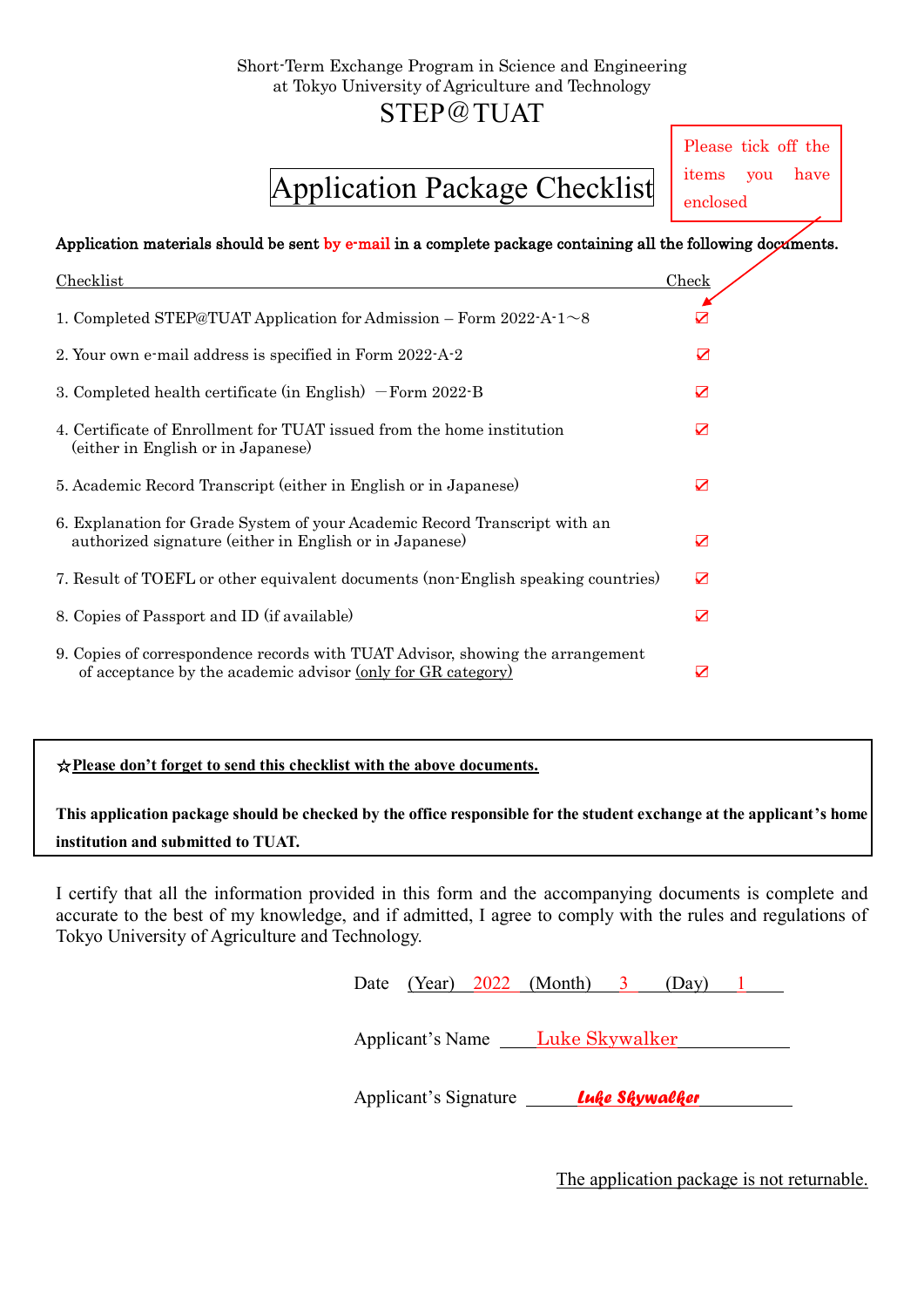#### Short-Term Exchange Program in Science and Engineering at Tokyo University of Agriculture and Technology

## STEP@TUAT

|                    |                                                                  | <b>Choose One Category</b> |
|--------------------|------------------------------------------------------------------|----------------------------|
| Category V2        | <b>Special Auditing Student</b><br>(from Sep. 2022 to Aug. 2023) |                            |
| <b>Category GR</b> | <b>Special Research Student</b><br>(from Sep. 2022 to Aug. 2023) |                            |

| What is your Major? (Choose One) |                            |        |
|----------------------------------|----------------------------|--------|
| Agriculture Related              | Engineering Related $\Box$ | Others |

# APPLICATION FOR ADMISSION

### 東京農工大学科学技術短期留学プログラム申請書

#### ※**Please fill in Item 1 to 19 by the applicant.**

以下、1~19 まで受講希望者本人が記入すること

|      | Date of application |       |     |  |
|------|---------------------|-------|-----|--|
| Year |                     | Month | Day |  |
|      |                     |       |     |  |

To: President,

Tokyo University of Agriculture and Technology 東京農工大学長殿

I wish to apply for admission as a special auditing/research student to your university. 私は下記のとおり、特別聴講/研究学生として入学したいので、別紙関係書類を添えて出願します。

#### 1. Name in full in **Block Letters (as shown on your passport)**

(姓名)

|                        | <b>SKYWALKER</b>                | Luke    | John     |                           |
|------------------------|---------------------------------|---------|----------|---------------------------|
|                        | (Family)                        | (First) | (Middle) |                           |
|                        | *Family name in Capital Letters |         |          | Photo<br>写真               |
| 2. Nationality<br>(国籍) |                                 |         |          | Paste your                |
|                        | Tatooine                        |         |          | Photograph<br>(4cm x 3cm) |

(Taken within the last 3 months)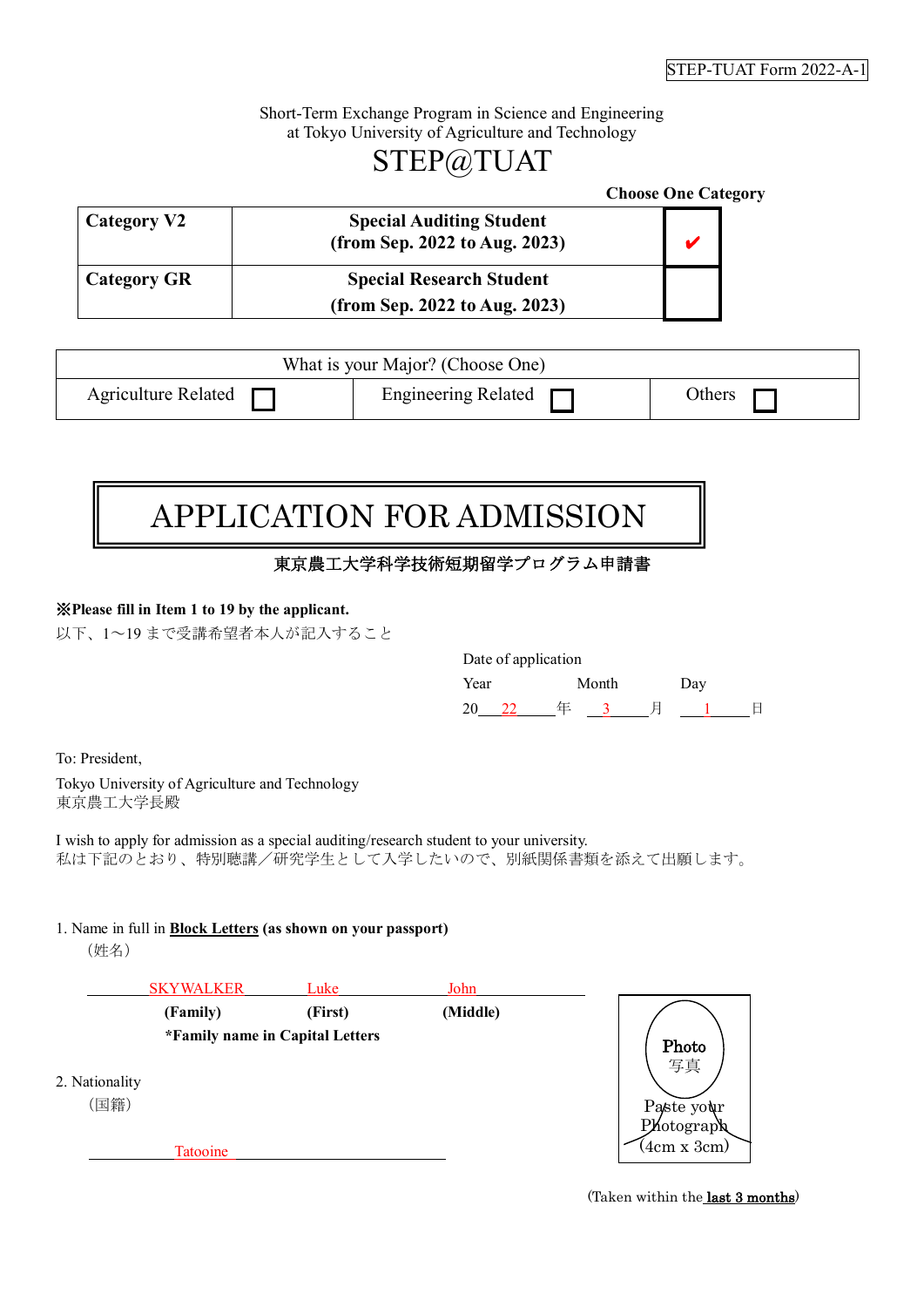| 3. Your own e-mail address* (Please type or write in block letters.) |  |  |
|----------------------------------------------------------------------|--|--|
|----------------------------------------------------------------------|--|--|

\*Please write your e-mail address that you access frequently.

(電子メールアドレス)

| LS1234@gmail.com                                                                                                                                    |                                                                                |
|-----------------------------------------------------------------------------------------------------------------------------------------------------|--------------------------------------------------------------------------------|
| 4. Present status: Name of the home institution and faculty attended<br>(在学大学·学部名等)                                                                 |                                                                                |
| Home institution<br>Faculty                                                                                                                         |                                                                                |
| University of Bestine<br>Agriculture                                                                                                                |                                                                                |
| 5. Date of birth                                                                                                                                    |                                                                                |
| (生年月日)<br>Year 2001 Month 5 Day 5                                                                                                                   |                                                                                |
| $(\Box)$<br>(月)<br>(年)                                                                                                                              |                                                                                |
| 6. Place of birth (Name of province and city)<br>(If you are Chinese, please write in Chinese characters.)<br>(出生地)<br><b>Bestine</b>               |                                                                                |
| 7. Gender<br>(性別)<br>$\triangleright$ Male<br>$\Box$ Female                                                                                         |                                                                                |
| 8. Marital status<br>(未婚・既婚の別)<br>$\boxtimes$ Single<br>□ Married                                                                                   |                                                                                |
| 9. Passport information (if available)                                                                                                              |                                                                                |
| (パスポート関係)<br>Number: <u>SW207055</u> Date of issue: 22 Jan 2020                                                                                     |                                                                                |
|                                                                                                                                                     | Issuing authority: Ministry of Foriign Affairs Date of expiration: 22 Jan 2030 |
| Do you have a Japanese nationality simultaneously (dual nationality)?<br>If you have a passport, a copy should be attached to the application form. | $\Box$ Yes<br>$\mathbf{Z}$ No                                                  |
| 10. Place to apply for Japanese Visa<br>(ビザ申請地)<br>Name of city in your country : Bestine                                                           |                                                                                |
| 11. Past entry into Japan                                                                                                                           |                                                                                |
| (過去の渡日歴)<br>$\sqrt{ }$ No<br>$\Box$ Yes ( $\_\_$ times)                                                                                             |                                                                                |
| (最近の出入国歴)<br>The latest entry from<br>year                                                                                                          | month<br>$\frac{day}{x}$ to<br>month<br>day<br>year                            |
| 12. The nearest international airport in your country available when coming to Japan:<br>(最寄りの国際空港)                                                 |                                                                                |

Name of airport : Bestine International Airport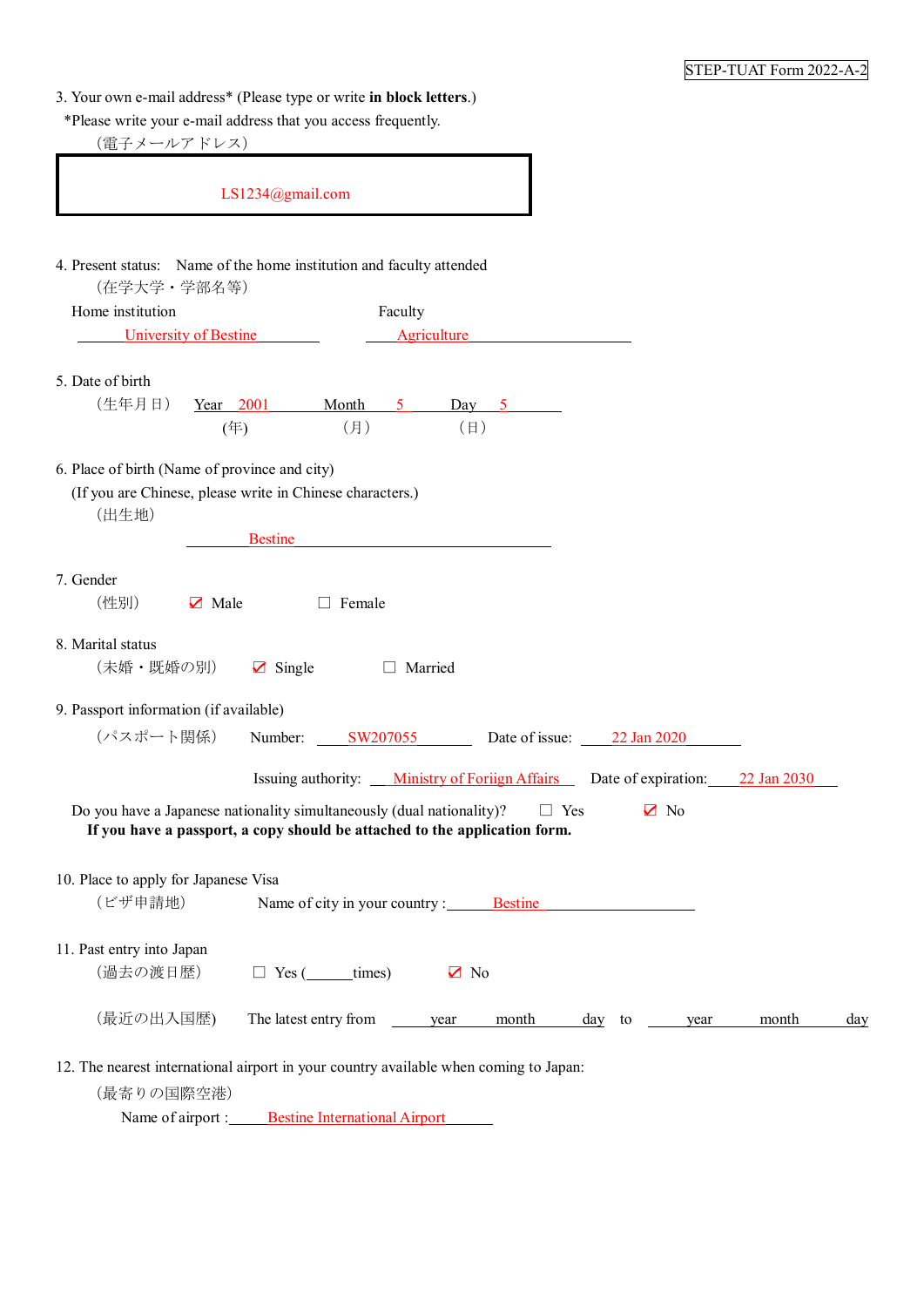| 13. Contact addresses (Please type or write clearly.)<br>(連絡先)                                                  |                                                   |                                                            |  |
|-----------------------------------------------------------------------------------------------------------------|---------------------------------------------------|------------------------------------------------------------|--|
| 1) Present address of the applicant                                                                             |                                                   |                                                            |  |
| (現住所)                                                                                                           |                                                   |                                                            |  |
| Address                                                                                                         |                                                   | 33 Blakey Ave. Karoon, Bestine                             |  |
|                                                                                                                 |                                                   |                                                            |  |
| Phone                                                                                                           |                                                   | $+63\,3\,555\,1111$ Fax $+63\,3\,555\,1111$                |  |
| E-mail                                                                                                          |                                                   | LS1234@gmail.com                                           |  |
| 2) Mail address (if different from your present address)                                                        |                                                   |                                                            |  |
| (郵送先)                                                                                                           |                                                   |                                                            |  |
| Address                                                                                                         |                                                   |                                                            |  |
|                                                                                                                 |                                                   |                                                            |  |
| Phone                                                                                                           |                                                   |                                                            |  |
| 3) Home address (if different from your present address)                                                        |                                                   |                                                            |  |
| (実家の住所)                                                                                                         |                                                   |                                                            |  |
| Address                                                                                                         |                                                   | <u> 1989 - Johann Barn, amerikansk politiker (d. 1989)</u> |  |
|                                                                                                                 |                                                   |                                                            |  |
| Phone                                                                                                           | <u> 1989 - Johann Barbara, martin amerikan ba</u> |                                                            |  |
| E-mail                                                                                                          |                                                   |                                                            |  |
| 4) Contact address in case of emergency after you leave for Japan                                               |                                                   |                                                            |  |
| (緊急時の連絡先)                                                                                                       |                                                   |                                                            |  |
| Person to contact                                                                                               |                                                   | <b>Solution</b> Mr. Han Solo                               |  |
| Address                                                                                                         |                                                   | University of Bestine, PO Box 123                          |  |
|                                                                                                                 | Zip Code /Area Code (if you have) 331223          |                                                            |  |
| Phone                                                                                                           | $+63\overline{4}555\overline{2211}$               | Fax $+6345552111$                                          |  |
| E-mail                                                                                                          | <u>hansolo@ub.ac.ta</u>                           |                                                            |  |
| 14. Academic Supervisor in TUAT for GR Category<br>(東京農工大学指導教員)<br>*V2 Category Applicants do not need to fill. |                                                   |                                                            |  |
|                                                                                                                 |                                                   |                                                            |  |
|                                                                                                                 | Supervisor's Name                                 |                                                            |  |

**\* GR Category students should find a TUAT supervisor prior to application.**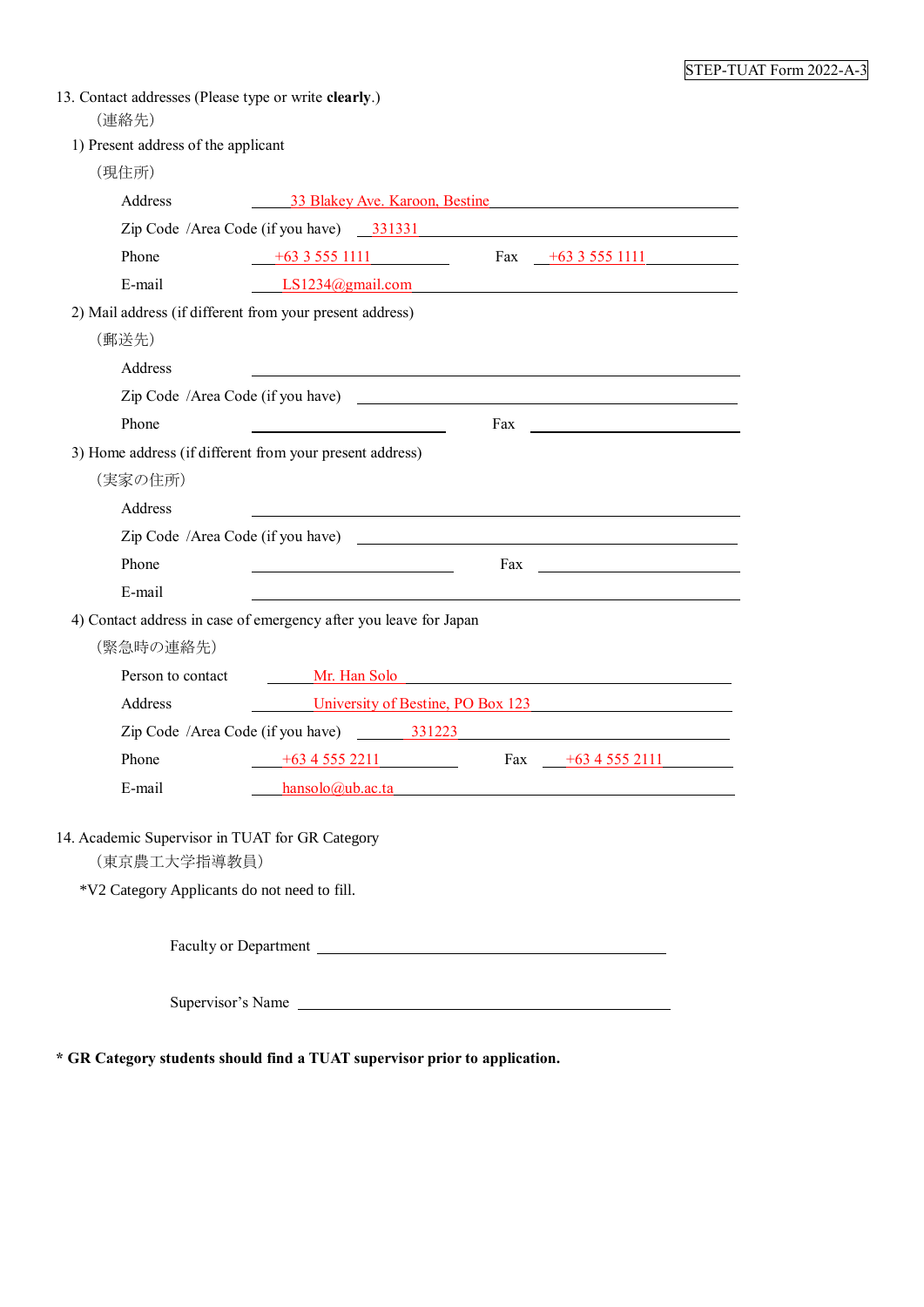#### 15. Educational background

#### (学歴)

|                                    | Name and Address of School<br>(学校名及び所在地)                                                                                                                                        | Year and Month<br>of Entrance<br>and Completion<br>(入学及び卒業年月) | Major Subject<br>(専攻科目)                                          | Diploma or<br>Degree<br>Awarded<br>(学位·資格) | Period<br>of Education<br>(修学期<br>間) |
|------------------------------------|---------------------------------------------------------------------------------------------------------------------------------------------------------------------------------|---------------------------------------------------------------|------------------------------------------------------------------|--------------------------------------------|--------------------------------------|
| Elementary<br>Education<br>(初等教育)  | Name<br>(学校名)<br><b>St. Bestine Elementary School</b><br>Location                                                                                                               | From<br>(入学)<br>Oct, 2007<br>To                               |                                                                  |                                            | 6<br>years and                       |
|                                    | (所在地)<br>78 North Ave., Bestine                                                                                                                                                 | (卒業)                                                          |                                                                  |                                            | months                               |
| Secondary*1<br>Education<br>(中等教育) | Name<br>(学校名)<br>North Bestine Junior High School                                                                                                                               | Sep. 2013<br>From<br>(入学)<br>Oct. 2013                        |                                                                  |                                            |                                      |
|                                    | Location<br>(所在地)<br>41 Blue Ave., Bestine                                                                                                                                      | To<br>(卒業)<br>Sep. 2016                                       |                                                                  |                                            |                                      |
|                                    | Name<br>(学校名)<br><b>East Bestine High School</b><br>Location                                                                                                                    | From<br>(入学)<br>Pct.2016<br>To                                |                                                                  |                                            | 6<br>years and                       |
|                                    | (所在地)<br>13 Green Ave., Bestine                                                                                                                                                 | (卒業)<br>Sep. 2019                                             |                                                                  |                                            | months                               |
| Higher*2<br>Education<br>(高等教育)    | Name<br>(学校名)<br>University of Bestine                                                                                                                                          | From<br>(入学)<br>Oct. 2020                                     | Agriculture                                                      |                                            | 5<br>years<br>and                    |
|                                    | Location<br>(所在地)<br>45 New East Ave., Bestine                                                                                                                                  | To<br>(卒業)<br>Sep. 2025                                       | Fill<br>the<br>"Elementary Education",<br>"Secondary Education", | of<br>total                                | months                               |
| Graduate<br>Level<br>(大学院)         | Name<br>(学校名)                                                                                                                                                                   | From<br>(入学)                                                  | "Higher Education" and<br>"Graduate Level" until<br>Sep. 2023    |                                            | years<br>and                         |
|                                    | Location<br>(所在地)                                                                                                                                                               | To<br>(卒業)                                                    |                                                                  |                                            |                                      |
|                                    | *1 Junior High School and High school                                                                                                                                           | *2 Undergraduate                                              |                                                                  |                                            | months                               |
|                                    | 16. When do you expect to graduate / complete your studies at home institution if you<br>are selected into STEP@TUAT program?<br>(STEP 修了後の母校での卒業年および月)                         |                                                               |                                                                  |                                            | Total<br>15<br>years and             |
| Year:                              | 2025<br>Month: September<br>(Note: You should be a registered student of your home institution until the end<br>of STEP@TUAT.)<br>17. Do you have Japanese language background? |                                                               |                                                                  | Total Period of<br>Education<br>(修学期間合計)   | months                               |
| (日本語の学習歴)<br>☑                     | Yes $\Box$ No                                                                                                                                                                   |                                                               |                                                                  |                                            |                                      |
|                                    | If yes, how long? _______ year(s), and ______ month(s).                                                                                                                         |                                                               |                                                                  |                                            |                                      |

Your level of Japanese skill?  $\Box$  Excellent  $\Box$  Good  $\Box$  Intermediate  $\Box$  Beginner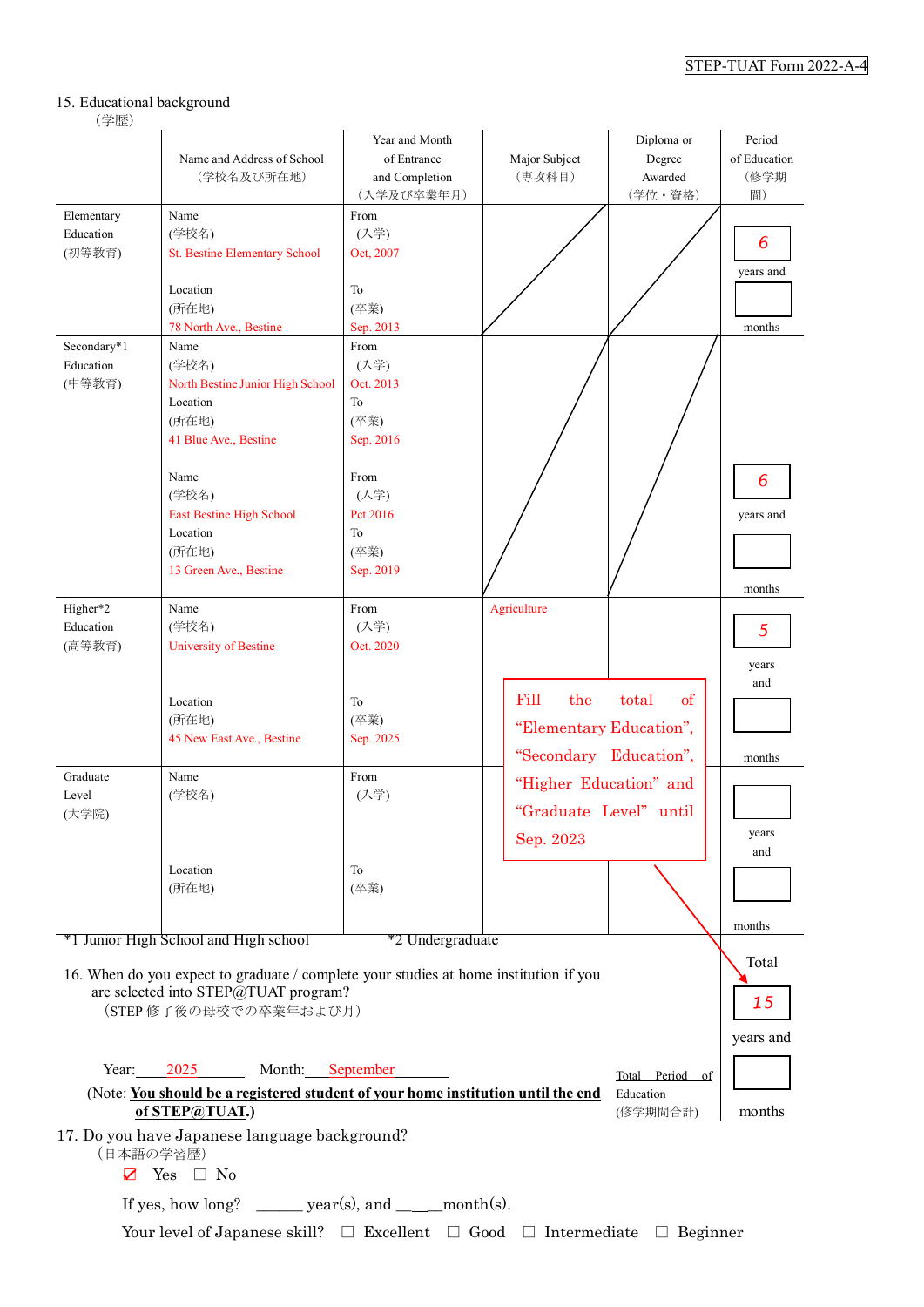#### STEP-TUAT Form 2022-A-5

#### 18. Essay about your study and your motive.

(これまでの学習と志望動機についてのエッセイ)

| Full<br>u name. | нке<br>эĸ. | <b>VWAIKE</b> |  |
|-----------------|------------|---------------|--|
|                 |            |               |  |

Major field of study: <u>Agronomy</u>

Summarize your major field of study and your reason for applying for this course. (Please type or write **clearly**.)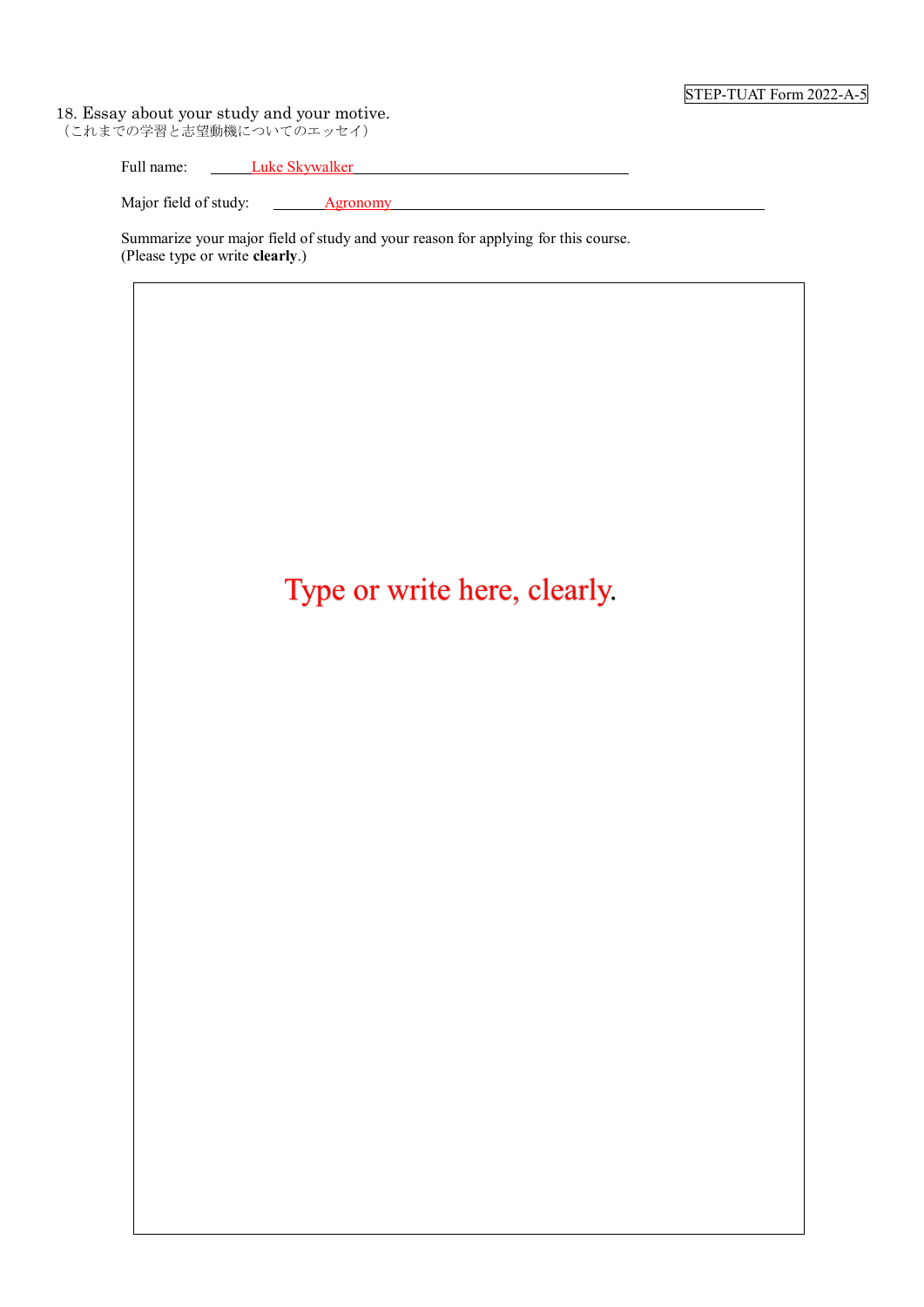19. Essay about research at TUAT: (東京農工大学での研究についてのエッセイ)

Full name: Luke Skyawlker

Propose the field or the topic of research you would like to be involved in at TUAT. ( Please type or write **clearly**.)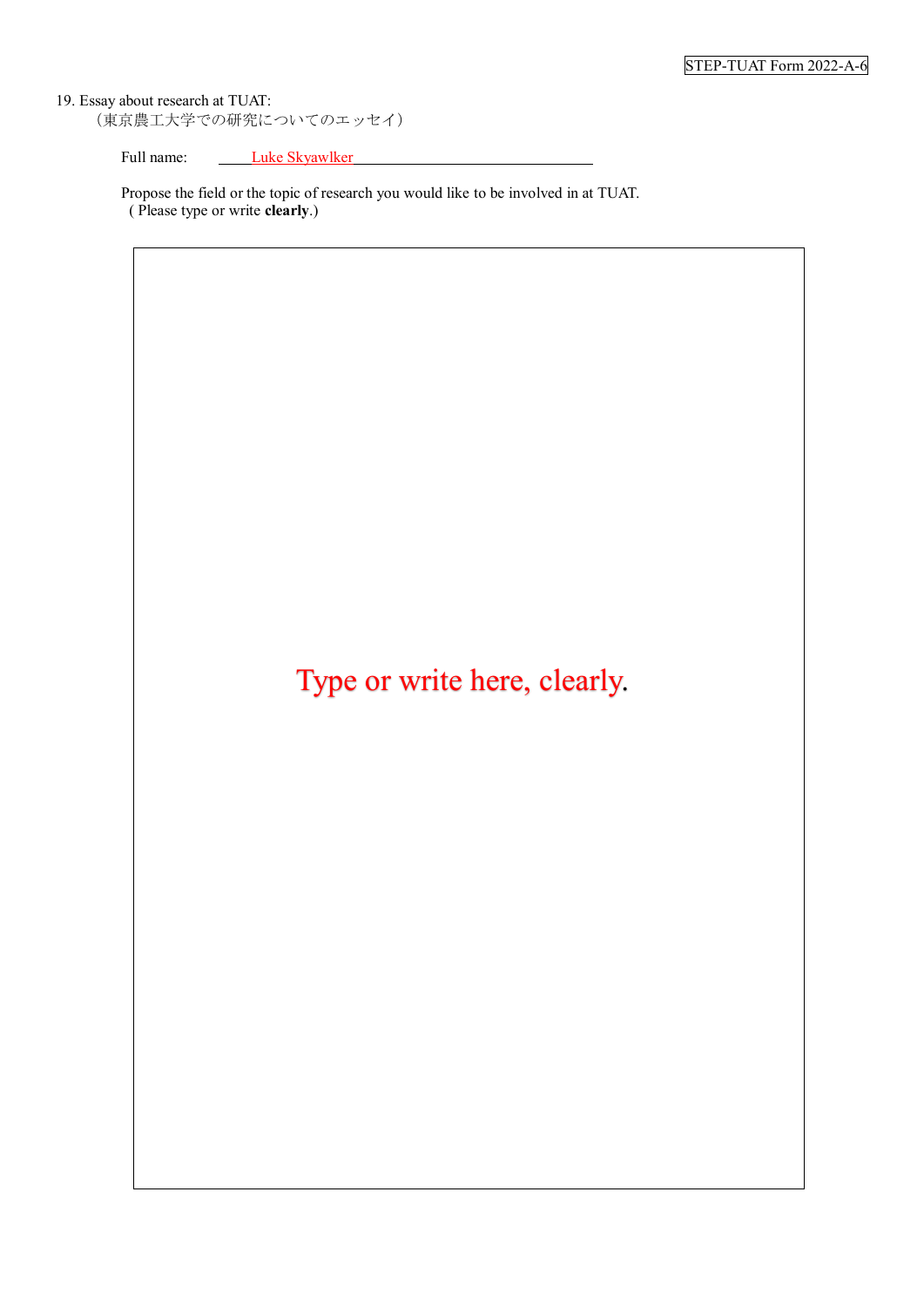### **Letter of Recommendation** 特別聴講/研究学生推薦書推薦書 **(1/2)**

- ※ **To be filled out by your academic advisor.**
- ※ 在籍大学の担当教員が記入してください。
- 1. Reasons for recommending the special auditing/research student (東京農工大学特別聴講/研究学生としての推薦事由)

## Type or write here, clearly.

2.Please comment on any condition (health or other) which requires medical or special consideration. (本人の健康状況等その他留学に係わる特記事項)

| Student's Name          | Luke Skywalker                   |
|-------------------------|----------------------------------|
| Academic Advisor's Name | Han Solo                         |
| Advisor's Signature     | Han Solo                         |
| Advisor's Affiliation   | Professor, School of Agriculture |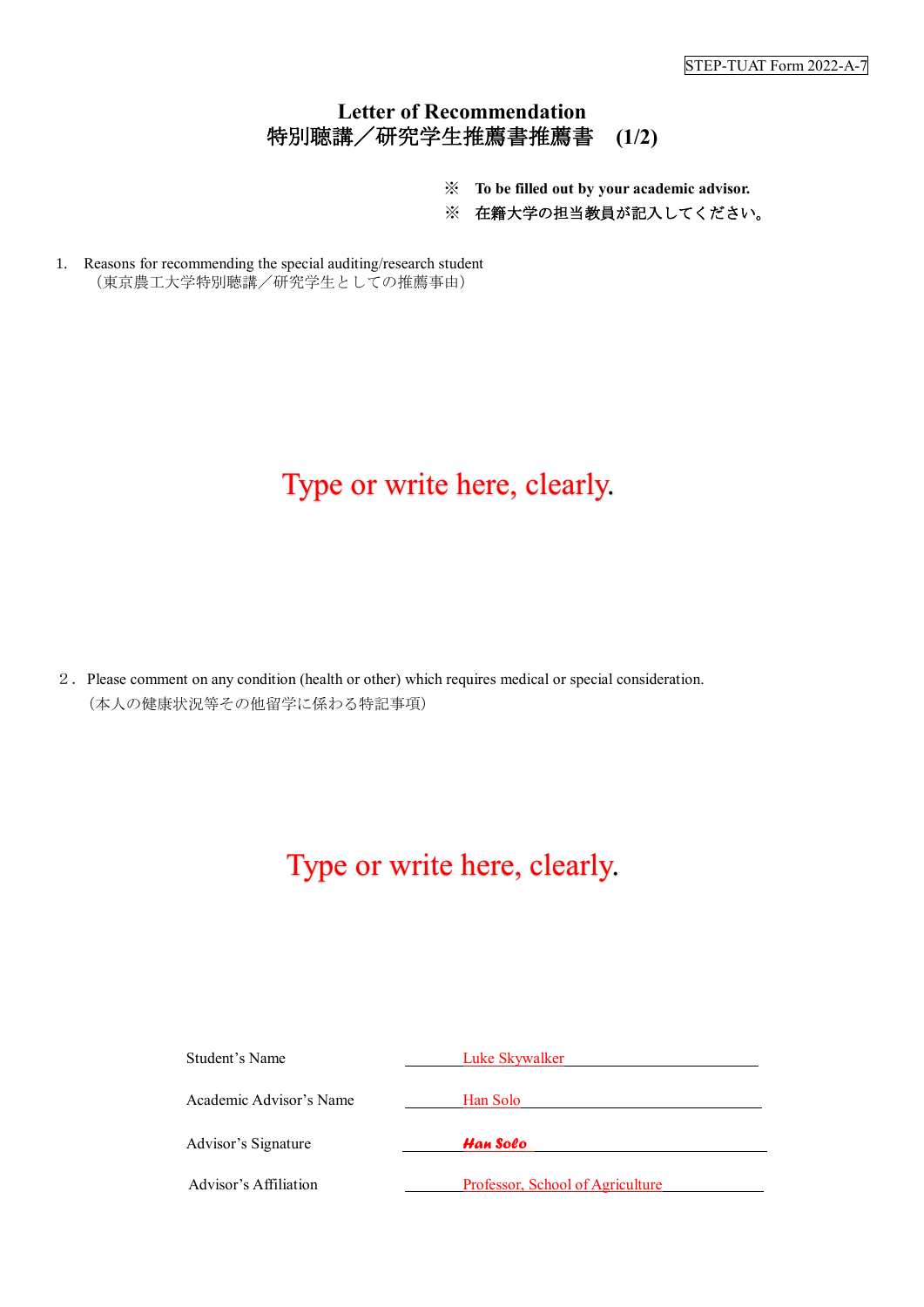### **Letter of Recommendation** 特別聴講/研究学生推薦書推薦書 **(2/2)**

- ※ **To be filled out by your academic advisor.**
- ※ 在籍大学の担当教員が記入してください。
- 1. Reasons for recommending the special auditing/research student (東京農工大学特別聴講/研究学生としての推薦事由)

## Type or write here, clearly.

2.Please comment on any condition (health or other) which requires medical or special consideration. (本人の健康状況等その他留学に係わる特記事項)

| Student's Name          | Luke Skywalker                    |  |  |  |
|-------------------------|-----------------------------------|--|--|--|
| Academic Advisor's Name | Padme Amidala<br>Padme Amidala    |  |  |  |
| Advisor's Signature     |                                   |  |  |  |
| Advisor's Affiliation   | Director, Center for Study Abroad |  |  |  |